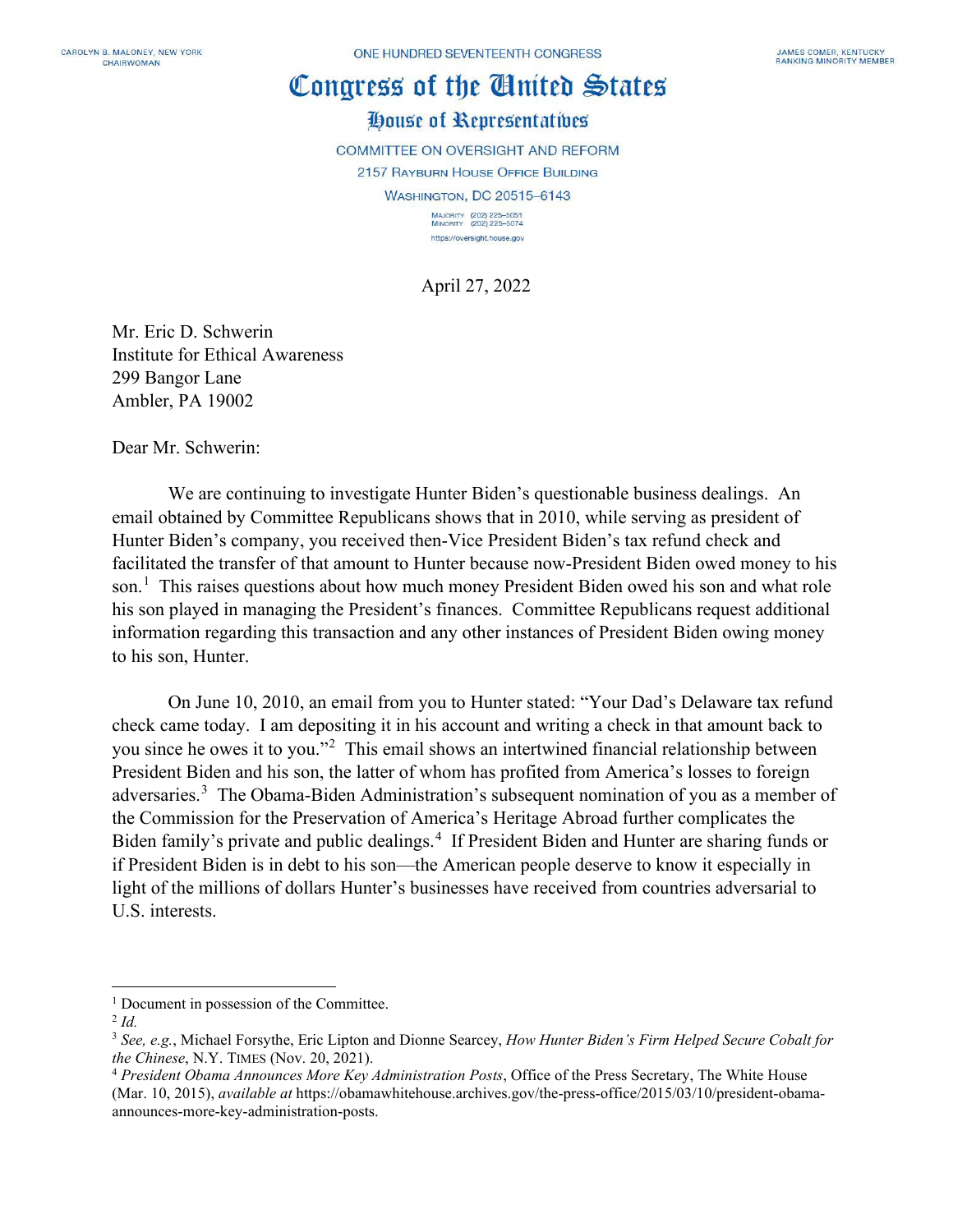According to President Biden, "I have never spoken to my son about his overseas business dealings."<sup>[5](#page-1-0)</sup> Yet, based on your email, Hunter Biden appears to have been intimately involved with President Biden's financial affairs. The President owed his son money and Hunter's company managed the President's tax refund. Your simultaneous role as president of Hunter Biden's Rosemont Seneca Partners and handler of President Biden's tax return money— and subsequent nomination to a "key Administration post[]"<sup>[6](#page-1-1)</sup>—is troubling and raises concerns that President Biden's finances are closely intermingled with Hunter Biden's. Recent media reports indicate you "made at least 19 visits to the White House and other official locations between 2009 and 2015[.] $\frac{1}{7}$  $\frac{1}{7}$  $\frac{1}{7}$  To the extent President Biden was indebted to Hunter—a man whose livelihood depended on foreign nations—he may also be indebted to countries not aligned with U.S. interests. It is paramount that the Committee investigate whether there are national security implications to Hunter Biden funding his father.

In order for Committee Republicans to understand President Biden's financial relationship with Hunter Biden, please produce the following documents to the Committee as soon as possible but no later than May 11, 2022:

- 1. All documents and communications sent from and received by your Rosemont Seneca Partners email account related to Hunter Biden or President Biden's finances, including financial transactions, tax filings, deposits, or debts.
- 2. All documents and communications between you, Hunter Biden, and/or President Biden from January 20, 2009, to present.
- 3. A list of your current and former positions held in companies founded, owned, or affiliated with any member of the Biden family, including but not limited to Hunter Biden.

The House Rules designate the Committee on Oversight and Reform as the principal oversight committee of the U.S. House of Representatives with broad authority to investigate "any matter" at "any time," under House Rule X.

To ask any follow-up or related questions, please contact Committee staff at (202) 225- 5074.

Thank you in advance for your cooperation with this inquiry.

<span id="page-1-0"></span><sup>5</sup> Aamer Madhani, *Biden: I never talked to son Hunter about overseas business dealings*, USA TODAY (Sept. 21, 2019).

<span id="page-1-1"></span><sup>6</sup> *Supra*, n. 4.

<span id="page-1-2"></span><sup>7</sup> Jon Levine and Miranda Devine, *Joe Biden met with Hunter Biden business partner at the White House*, N.Y. POST (Apr. 23, 2022).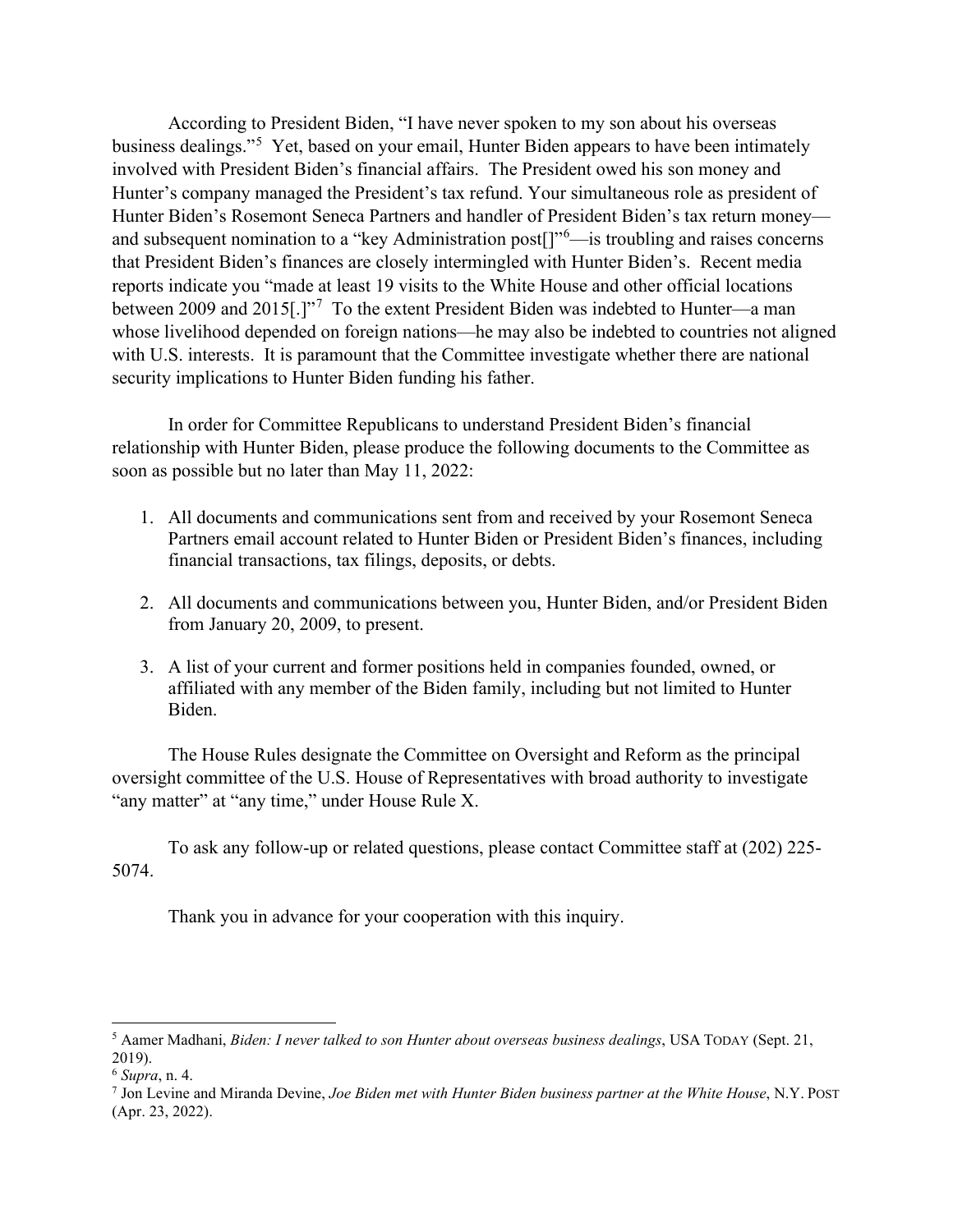Sincerely,

 $\lambda$ lmer (omer) James Comer Jody Hice

Ranking Member **Ranking Member** Ranking Member Committee on Oversight and Reform Subcommittee on Government

Glenn S. Grothman Ralph Norman Ralph Norman Ranking Member Ranking Member Subcommittee on National Security Subcommittee on Environment

 $\frac{1}{\sqrt{2}}$  and  $\frac{1}{\sqrt{2}}$ 

Nancy Mace  $\overline{\text{Jim Yordan}}$ Ranking Member Member of Congress Subcommittee on Civil Rights and Civil Liberties

Virginia A Foxx Bob Gibbs Member of Congress Member of Congress

Fred Keller **Andy Biggs** 

**Operations** 

em Grothmun Kaleh Marman

 $\mathbb{Z}$ A  $\mathbb{Z}$  dh

 $\sim$   $\sim$   $\sim$   $\sim$ Clay Higgins  $\mathscr{U}$  Pete Sessions

Member of Congress Member of Congress

 $\frac{1}{2}$   $\frac{1}{2}$   $\frac{1}{2}$   $\frac{1}{2}$   $\frac{1}{2}$   $\frac{1}{2}$   $\frac{1}{2}$   $\frac{1}{2}$   $\frac{1}{2}$   $\frac{1}{2}$   $\frac{1}{2}$   $\frac{1}{2}$   $\frac{1}{2}$   $\frac{1}{2}$   $\frac{1}{2}$   $\frac{1}{2}$   $\frac{1}{2}$   $\frac{1}{2}$   $\frac{1}{2}$   $\frac{1}{2}$   $\frac{1}{2}$   $\frac{1}{2}$ 

Member of Congress Member of Congress